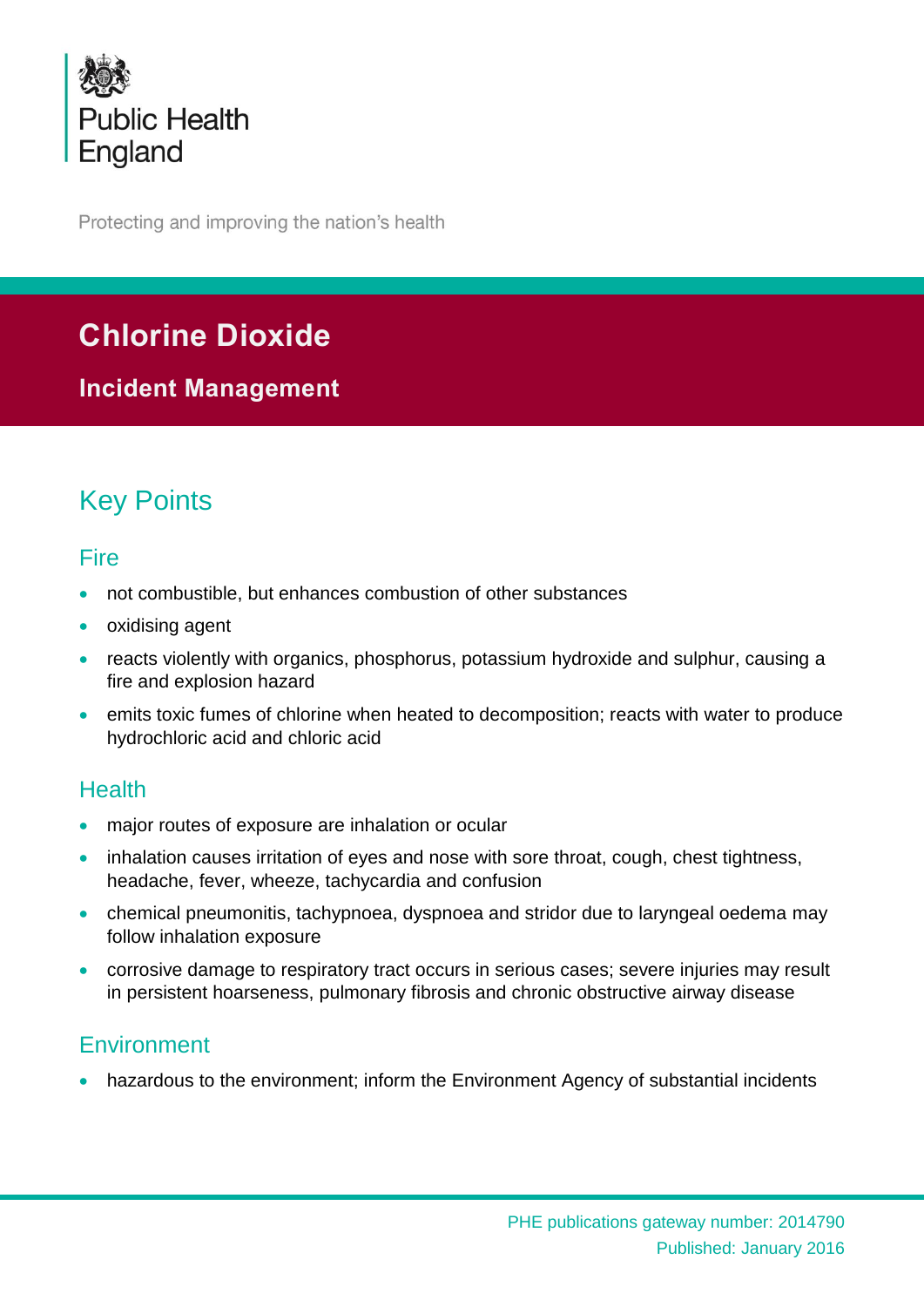# Hazard Identification

#### **Standard (UK) dangerous goods emergency action codes**

Data not available

#### **Classification, labelling and packaging (CLP)\***

#### *Chlorine dioxide (in aqueous solution)*

| <b>Hazard class and</b><br>category | Acute Tox. 3                             | Acute toxicity (oral), category 3                       |  |
|-------------------------------------|------------------------------------------|---------------------------------------------------------|--|
|                                     | Skin Corr. 1B                            | Skin corrosion, category 1B                             |  |
|                                     | <b>Aquatic Acute 1</b>                   | Acute hazards to the aquatic environment,<br>category 1 |  |
| <b>Hazard statement</b>             | H301                                     | Toxic if swallowed                                      |  |
|                                     | H314                                     | Causes severe skin burns and eye damage                 |  |
|                                     | H400                                     | Very toxic to aquatic life                              |  |
| <b>Signal words</b>                 | <b>DANGER</b>                            |                                                         |  |
| $\star$                             | Implemented in the EU on 20 January 2009 |                                                         |  |

#### **Reference**

European Commission. Harmonised classification – Annexe VI to Regulation (EC) No. 1272/2008 on Classification, Labelling and Packaging of Substances and Mixtures. [http://echa.europa.eu/information-on-chemicals/cl-inventory](http://echa.europa.eu/information-on-chemicals/cl-inventory-database)[database](http://echa.europa.eu/information-on-chemicals/cl-inventory-database) (accessed 07/2015).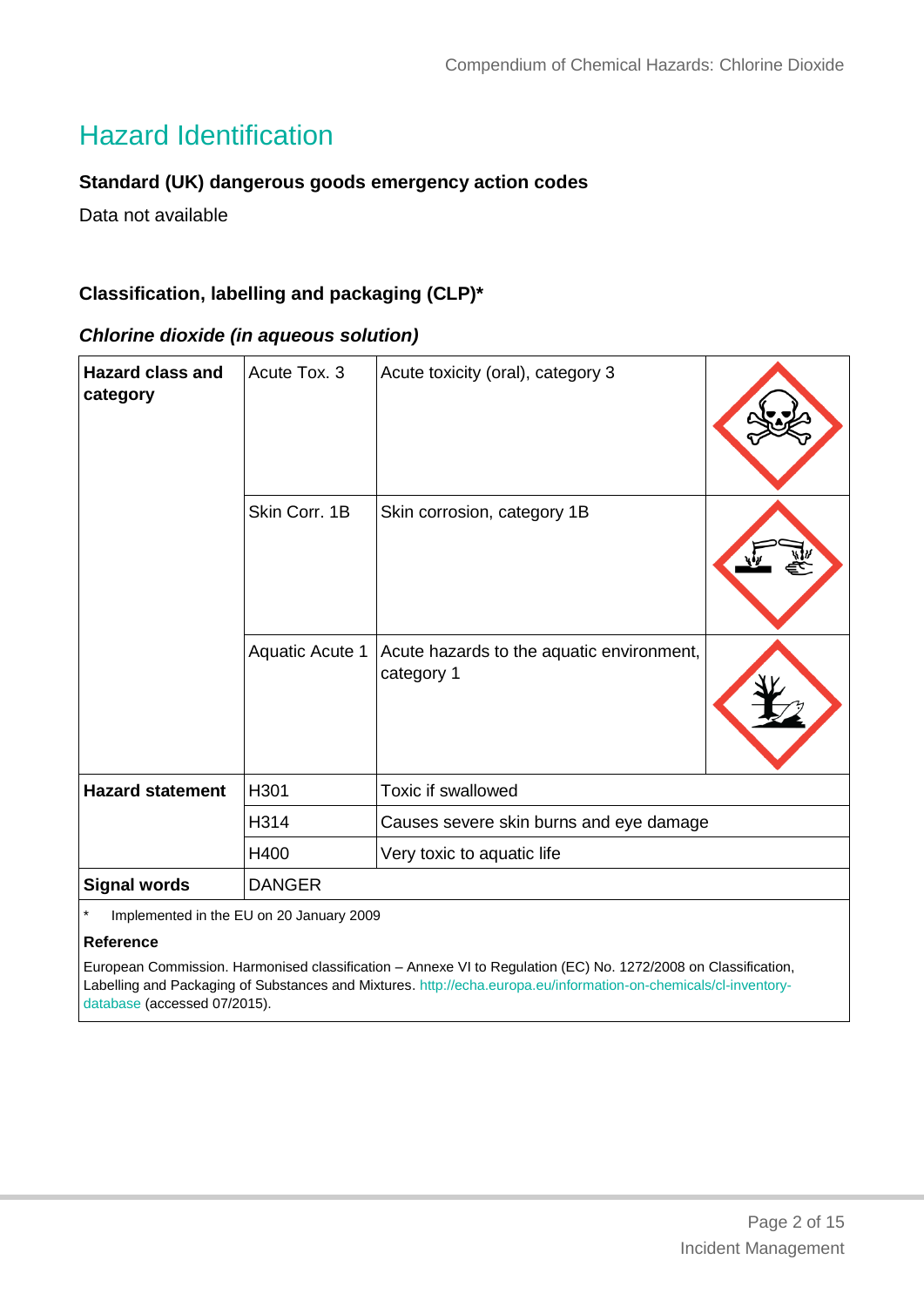### **Specific concentration limits**

| <b>Concentration</b> | <b>Hazard class and category</b> | <b>Hazard statement</b> |                                            |
|----------------------|----------------------------------|-------------------------|--------------------------------------------|
| $3\% \le C < 5\%$    | Eye Dam. 1                       | H318                    | Causes serious eye damage                  |
| $C \geq 3\%$         | STOT SE 3                        | H335                    | May cause respiratory irritation           |
| $1\% \le C < 5\%$    | Skin Irrit, 2                    | H315                    | Causes skin irritation                     |
| $0.3\% \leq C < 3\%$ | Eye Irrit. 2                     | H319                    | Causes serious eye irritation              |
| $C \geq 5\%$         | Skin Corr, 1B                    | H314                    | Causes severe skin burns and eye<br>damage |

#### **Reference**

European Commission. Harmonised classification – Annexe VI to Regulation (EC) No. 1272/2008 on Classification, Labelling and Packaging of Substances and Mixtures. [http://echa.europa.eu/information-on-chemicals/cl-inventory](http://echa.europa.eu/information-on-chemicals/cl-inventory-database)[database](http://echa.europa.eu/information-on-chemicals/cl-inventory-database) (accessed 07/2015).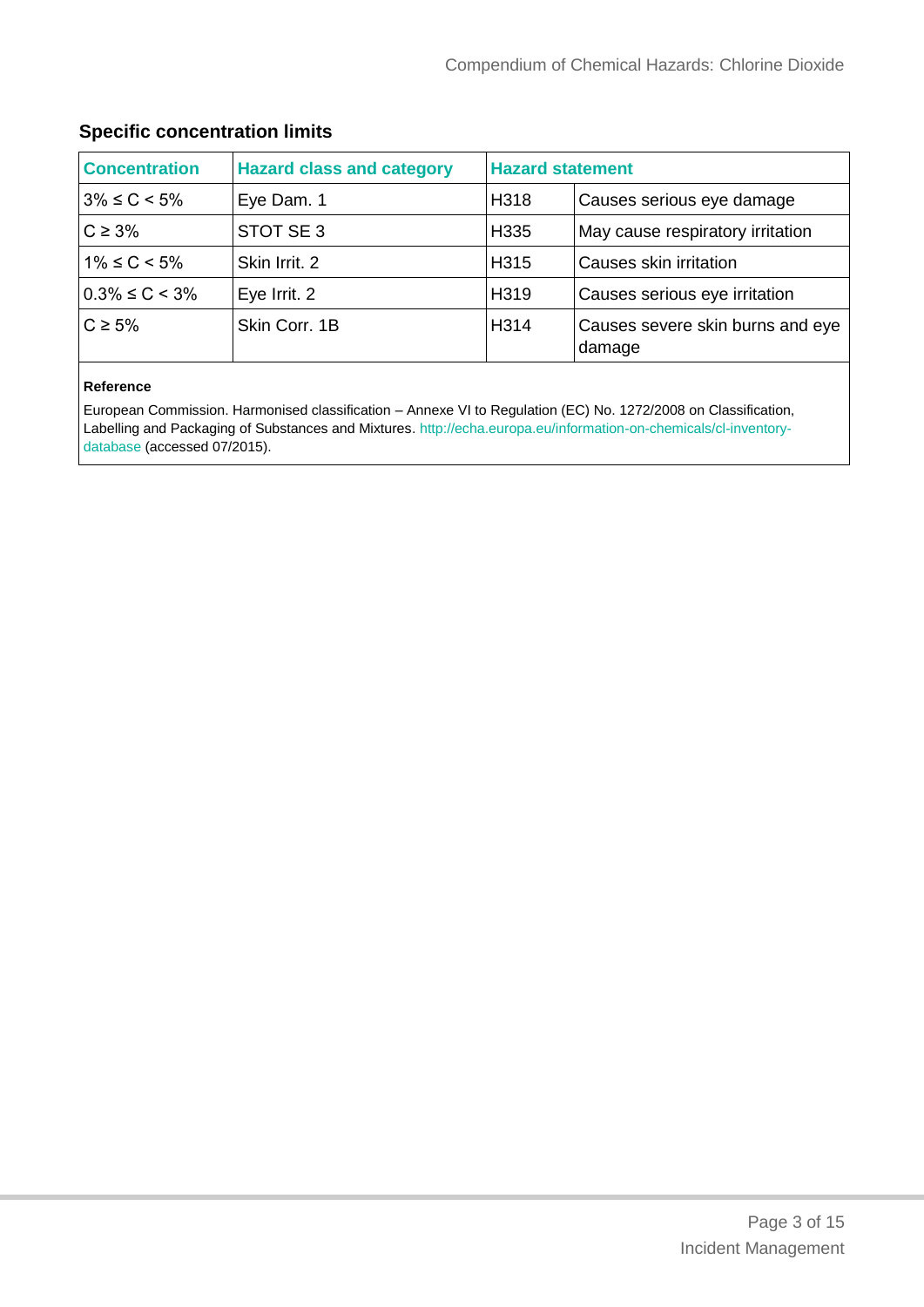*Chlorine dioxide (in gaseous mixture)*

| <b>Hazard class and</b><br>category | Press. Gas             | Compressed gas                                          |  |
|-------------------------------------|------------------------|---------------------------------------------------------|--|
|                                     | Ox. Gas 1              | Oxidising gas, category 1                               |  |
|                                     | Acute Tox. 2           | Acute toxicity (inhalation), category 2                 |  |
|                                     | Skin Corr. 1B          | Skin corrosion, category 1B                             |  |
|                                     | <b>Aquatic Acute 1</b> | Acute hazards to the aquatic environment,<br>category 1 |  |
| <b>Hazard statement</b>             | H <sub>270</sub>       | May cause or intensify fire; oxidiser                   |  |
|                                     | H330                   | Fatal if inhaled                                        |  |
|                                     | H314                   | Causes severe skin burns and eye damage                 |  |
|                                     | H400                   | Very toxic to aquatic life                              |  |
| <b>Signal words</b>                 | <b>DANGER</b>          |                                                         |  |

Implemented in the EU on 20 January 2009

#### **Reference**

European Commission. Harmonised classification – Annexe VI to Regulation (EC) No. 1272/2008 on Classification, Labelling and Packaging of Substances and Mixtures. [http://echa.europa.eu/information-on-chemicals/cl-inventory](http://echa.europa.eu/information-on-chemicals/cl-inventory-database)[database](http://echa.europa.eu/information-on-chemicals/cl-inventory-database) (accessed 07/2015).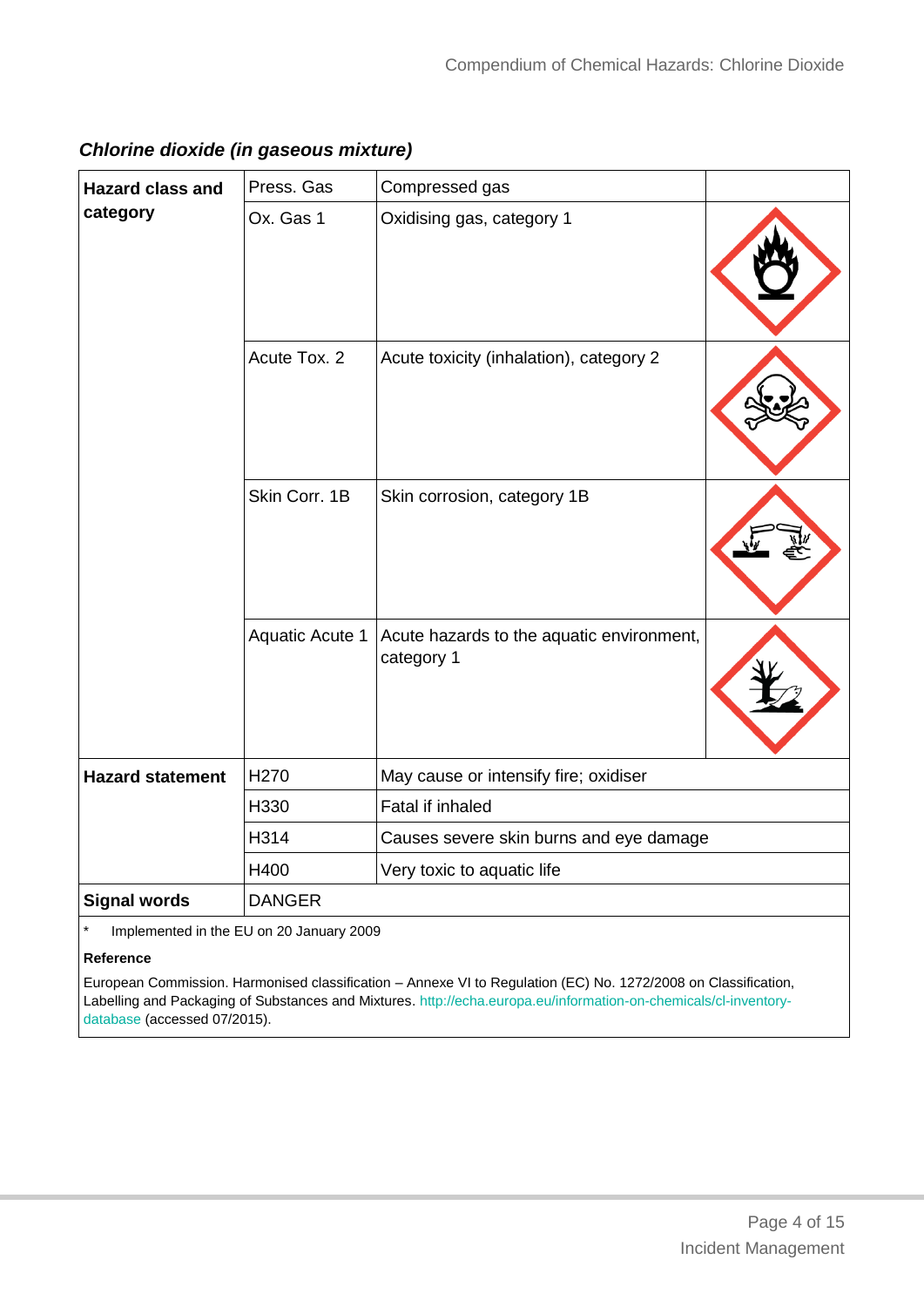# Physicochemical Properties

| <b>CAS number</b>                          | 10049-04-4                                                                                                                                                                                                                                                                                                       |
|--------------------------------------------|------------------------------------------------------------------------------------------------------------------------------------------------------------------------------------------------------------------------------------------------------------------------------------------------------------------|
| Molecular weight                           | 67.5                                                                                                                                                                                                                                                                                                             |
| <b>Empirical formula</b>                   | ClO <sub>2</sub>                                                                                                                                                                                                                                                                                                 |
| <b>Common synonyms</b>                     | Chlorine oxide, chlorine peroxide, chlorine(IV) oxide                                                                                                                                                                                                                                                            |
| State at room temperature                  | Yellow to reddish yellow gas                                                                                                                                                                                                                                                                                     |
| <b>Volatility</b>                          | Vapour pressure = 759 mmHg at 20 $^{\circ}$ C                                                                                                                                                                                                                                                                    |
| <b>Specific gravity</b>                    | $2.3$ (air = 1)<br>1.64 at $0^{\circ}$ C (water = 1)                                                                                                                                                                                                                                                             |
| <b>Flammability</b>                        | Not combustible, but enhances combustion of other substances                                                                                                                                                                                                                                                     |
| Lower explosive limit                      | 10%                                                                                                                                                                                                                                                                                                              |
| <b>Upper explosive limit</b>               |                                                                                                                                                                                                                                                                                                                  |
| <b>Water solubility</b>                    | Soluble, 3.01 g/L at 25°C                                                                                                                                                                                                                                                                                        |
| <b>Reactivity</b>                          | May explode on heating, on exposure to sunlight or if subjected to<br>shock or sparks. The substance is a strong oxidant and reacts<br>violently with combustible and reducing materials. Reacts violently<br>with organics, phosphorus, potassium hydroxide and sulphur, causing<br>a fire and explosion hazard |
| <b>Reaction or degradation</b><br>products | When heated to decomposition, chlorine dioxide emits toxic fumes of<br>chlorine. Reacts with water to produce hydrochloric acid and chloric<br>acid                                                                                                                                                              |
| <b>Odour</b>                               | Pungent chlorine-like odour                                                                                                                                                                                                                                                                                      |
| <b>Structure</b>                           |                                                                                                                                                                                                                                                                                                                  |

#### **References**

Chlorine dioxide (HAZARDTEXT™ Hazard Management). In Klasco RK (Ed): TOMES<sup>®</sup> System, Truven Healthcare Analytics Inc, Greenwood Village CO, US. RightAnswer.com Inc, Midland MI, US. [http://www.rightanswerknowledge.com](http://www.rightanswerknowledge.com/) (accessed 07/2015).

International Programme on Chemical Safety. International Chemical Safety Card for chlorine dioxide. ICSC 0127, 1999. World Health Organization: Geneva.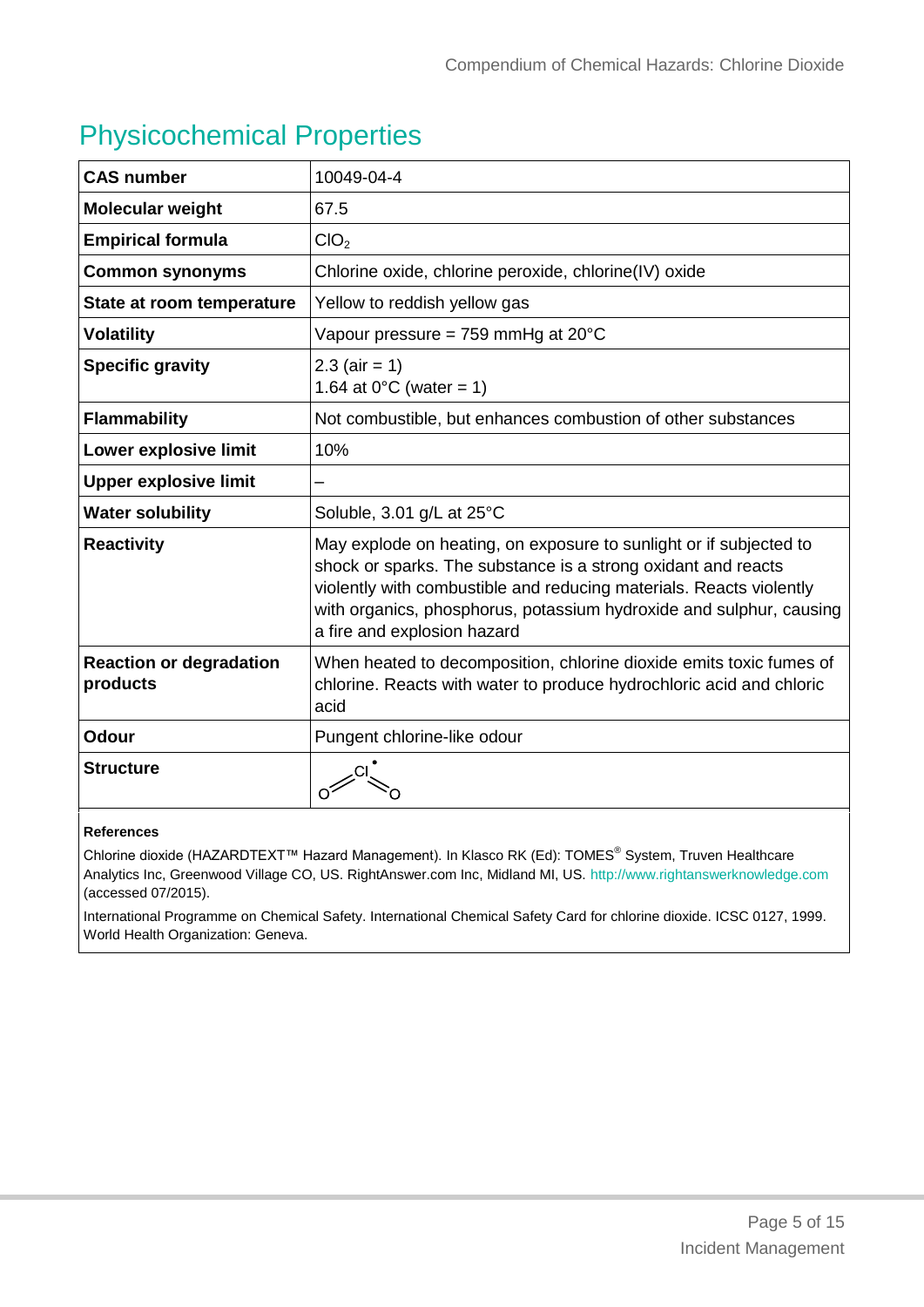# Reported Effect Levels from Authoritative Sources

## **Exposure by inhalation**

| ppm                                                                                                                                                                                          | mg/m <sup>3</sup> | <b>Signs and symptoms</b> | <b>Reference</b> |  |
|----------------------------------------------------------------------------------------------------------------------------------------------------------------------------------------------|-------------------|---------------------------|------------------|--|
| 5                                                                                                                                                                                            | 14                | Irritating                | a                |  |
| These values give an indication of levels of exposure that can cause adverse effects. They are not health protective<br>standards or guideline values                                        |                   |                           |                  |  |
| Reference                                                                                                                                                                                    |                   |                           |                  |  |
| US Environmental Protection Agency. Toxicological Review of Chlorine Dioxide and Chlorite, in Support of Summary<br>a<br>Information on the Integrated Risk Information System (IRIS), 2000. |                   |                           |                  |  |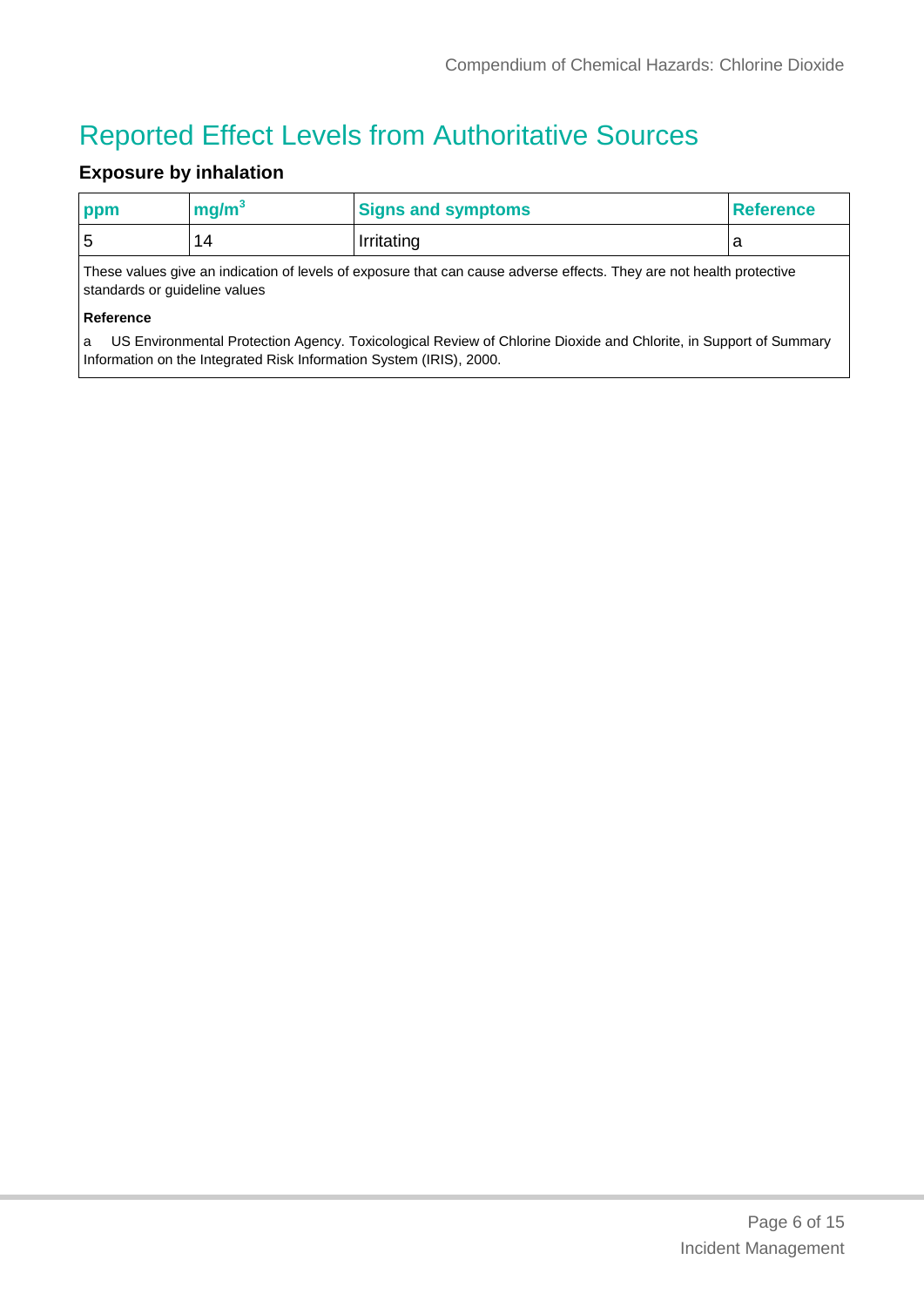# Published Emergency Response Guidelines

#### **Emergency response planning guideline (ERPG) values**

|                    | <b>Listed value (ppm)</b> | <b>Calculated value (mg/m<sup>3</sup>)</b> |
|--------------------|---------------------------|--------------------------------------------|
| <b>ERPG-1*</b>     | <b>NA</b>                 |                                            |
| $ERPG-2^{\dagger}$ | 0.5                       | 1.38                                       |
| $ERPG-3‡$          | 3                         | 8.28                                       |

Maximum airborne concentration below which it is believed that nearly all individuals could be exposed for up to 1 hour without experiencing other than mild transient adverse health effects or perceiving a clearly defined, objectionable odour

† Maximum airborne concentration below which it is believed that nearly all individuals could be exposed for up to 1 hour without experiencing or developing irreversible or other serious health effects or symptoms which could impair an individual's ability to take protective action

Maximum airborne concentration below which it is believed that nearly all individuals could be exposed for up to 1 hour without experiencing or developing life-threatening health effects

NA Not appropriate

#### **Reference**

American Industrial Hygiene Association (AIHA). 2015 Emergency Response Planning Guideline Values. [https://www.aiha.org/get-](https://www.aiha.org/get-involved/AIHAGuidelineFoundation/EmergencyResponsePlanningGuidelines/Documents/2015%20ERPG%20Levels.pdf)

[involved/AIHAGuidelineFoundation/EmergencyResponsePlanningGuidelines/Documents/2015%20ERPG%20Levels.pdf](https://www.aiha.org/get-involved/AIHAGuidelineFoundation/EmergencyResponsePlanningGuidelines/Documents/2015%20ERPG%20Levels.pdf) (accessed 09/2015).

#### **Acute exposure guideline levels (AEGLs)**

|                    | ppm    |               |               |         |         |
|--------------------|--------|---------------|---------------|---------|---------|
|                    | 10 min | <b>30 min</b> | <b>60 min</b> | 4 hours | 8 hours |
| <b>AEGL-1*</b>     | 0.15   | 0.15          | 0.15          | 0.15    | 0.15    |
| $AEGL-2^{\dagger}$ | 1.4    | 1.4           | 1.1           | 0.69    | 0.45    |
| $AEGL-3^+$         | 3.0    | 3.0           | 2.4           | 1.5     | 0.98    |

Level of the chemical in air at or above which the general population could experience notable discomfort

† Level of the chemical in air at or above which there may be irreversible or other serious long-lasting effects or impaired ability to escape

‡ Level of the chemical in air at or above which the general population could experience life-threatening health effects or death

#### **Reference**

US Environmental Protection Agency. Acute Exposure Guideline Levels. <http://www.epa.gov/oppt/aegl/pubs/chemlist.htm> (accessed 08/2015).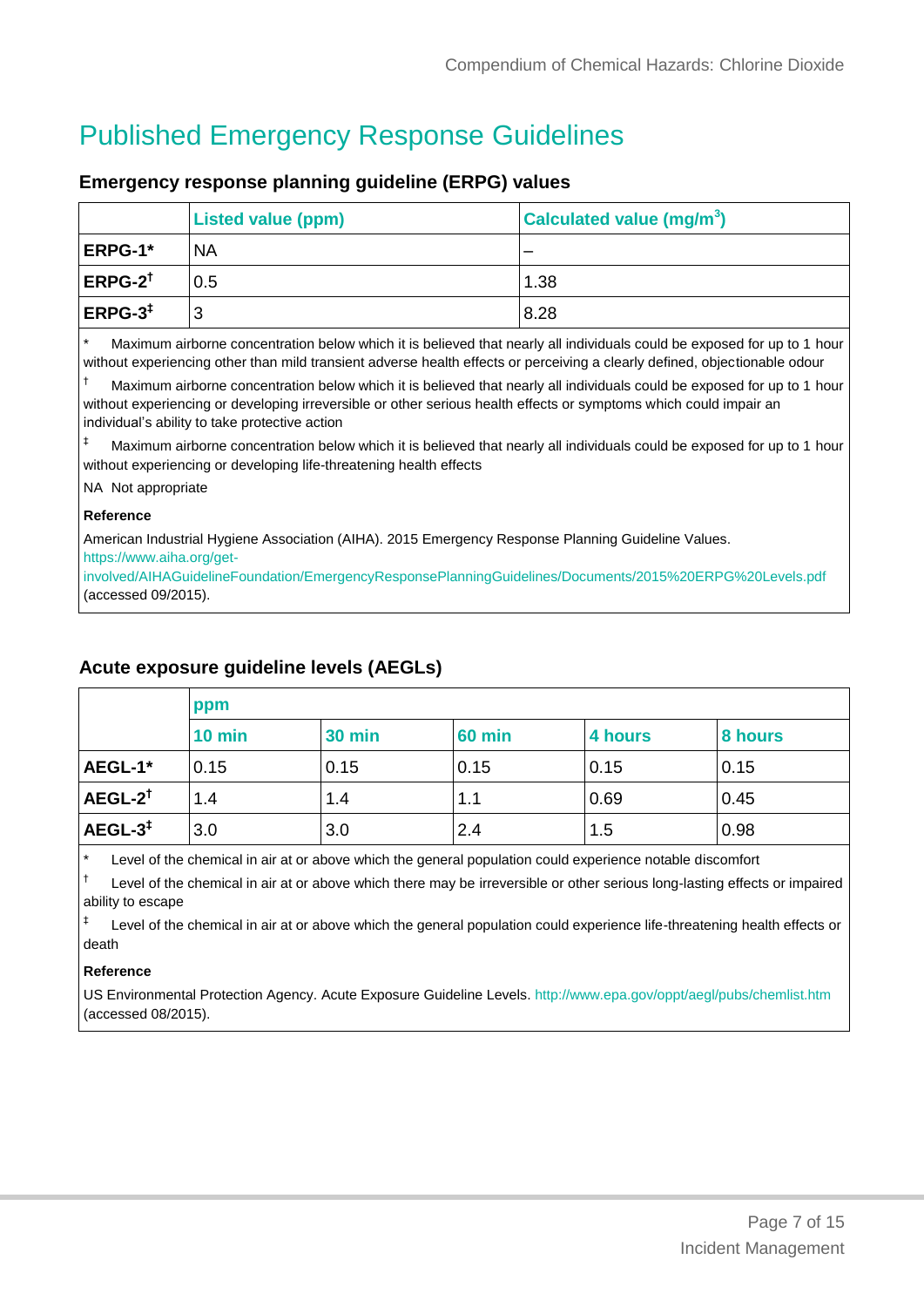# Exposure Standards, Guidelines or Regulations

#### **Occupational standards**

|                                                                                                   | <b>LTEL (8-hour reference period)</b> |                   | <b>STEL (15-min reference period)</b> |                   |
|---------------------------------------------------------------------------------------------------|---------------------------------------|-------------------|---------------------------------------|-------------------|
|                                                                                                   | ppm                                   | mg/m <sup>3</sup> | ppm                                   | mg/m <sup>3</sup> |
| WEL                                                                                               | 0.1                                   | 0.28              | 0.3                                   | 0.84              |
| WEL – workplace exposure limit, LTEL – long-term exposure limit, STEL – short-term exposure limit |                                       |                   |                                       |                   |
| Reference                                                                                         |                                       |                   |                                       |                   |
| HSE. EH40/2005 Workplace Exposure Limits, 2 <sup>nd</sup> Edition, 2011.                          |                                       |                   |                                       |                   |

#### **Public health guidelines**

| Drinking water standard<br><b>WHO provisional guideline value</b> | Chloride ions 250 mg/L<br>Chlorite and chlorate ions 0.7 mg/L |  |
|-------------------------------------------------------------------|---------------------------------------------------------------|--|
| Air quality guideline                                             | No guideline value specified                                  |  |
| Soil guideline values and health criteria values                  | No guideline value specified                                  |  |
|                                                                   |                                                               |  |

#### **References**

WHO. Guidelines for Drinking-Water Quality, 4<sup>th</sup> Edition, 2011. World Health Organization: Geneva.

The Water Supply (Water Quality) Regulations 2000 (England) and the Water Supply (Water Quality Regulations 2001 (Wales).

The Private Water Supplies Regulations 2009 and The Private Water Supplies Regulations (Wales) 2010.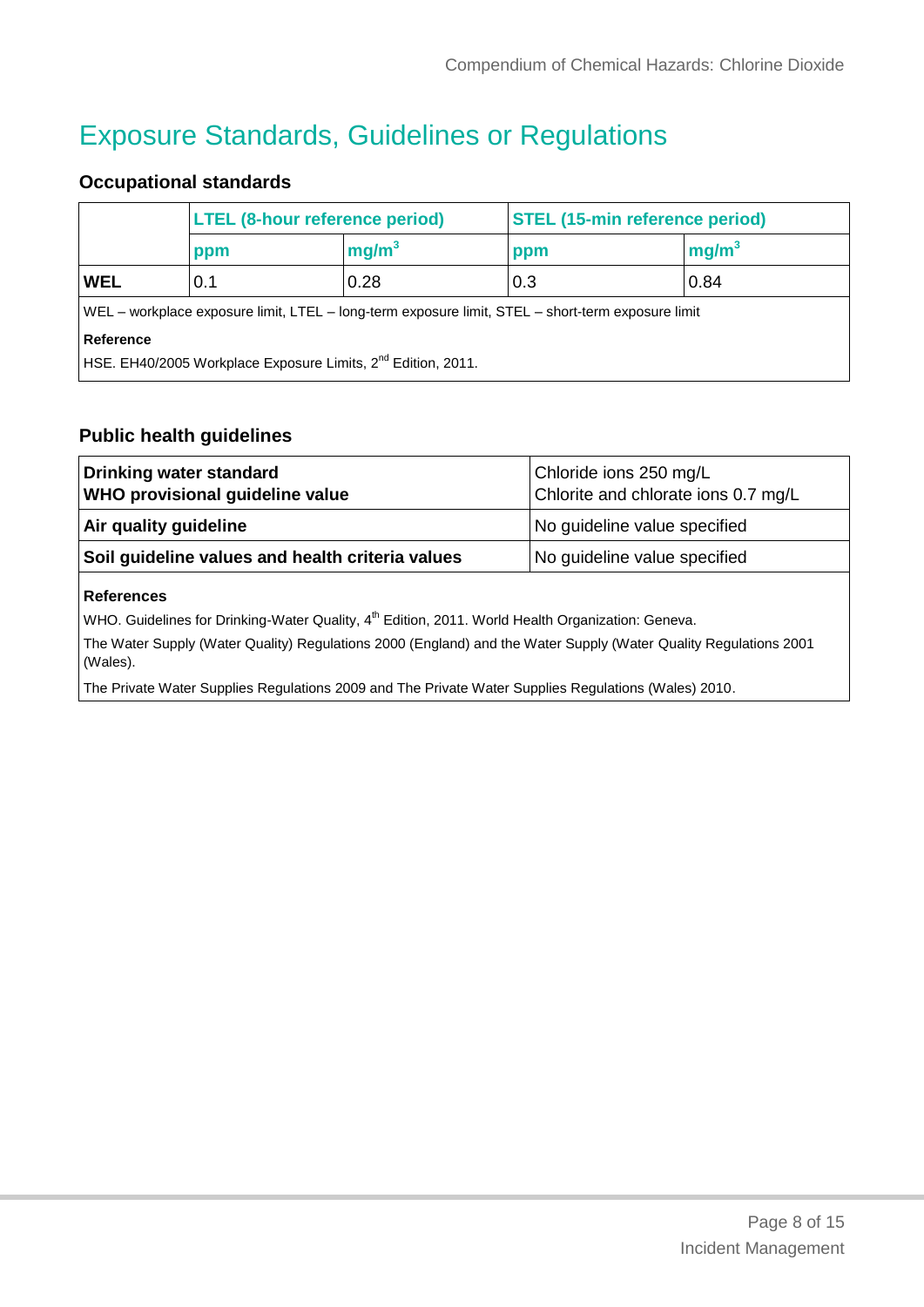# Health Effects

# Major route of exposure

• highly irritating to eyes and respiratory tract

# Immediate signs or symptoms of acute exposure

| <b>Route</b>      | <b>Signs and symptoms</b>                                                                                                                                                                                                                                                                                                                                                                       |
|-------------------|-------------------------------------------------------------------------------------------------------------------------------------------------------------------------------------------------------------------------------------------------------------------------------------------------------------------------------------------------------------------------------------------------|
| Inhalation        | Inhalation causes irritation of eyes and nose with sore throat, cough, chest tightness,<br>headache, fever, wheeze, tachycardia and confusion. Chemical pneumonitis,<br>tachypnoea, dyspnoea and stridor due to laryngeal oedema may follow. Pulmonary<br>oedema with increasing breathlessness, wheeze, hypoxia and cyanosis may take up<br>to 36 hours to develop. Optic neuropathy may occur |
|                   | In serious cases corrosive damage to the mucous membranes of both the upper and<br>lower respiratory tract occurs. Severe inhalation injuries may result in persistent<br>hoarseness, pulmonary fibrosis and chronic obstructive airway disease                                                                                                                                                 |
| <b>References</b> |                                                                                                                                                                                                                                                                                                                                                                                                 |
|                   | TOXBASE. Chlorine dioxide, 06/2014. http://www.toxbase.org (accessed 11/2016).                                                                                                                                                                                                                                                                                                                  |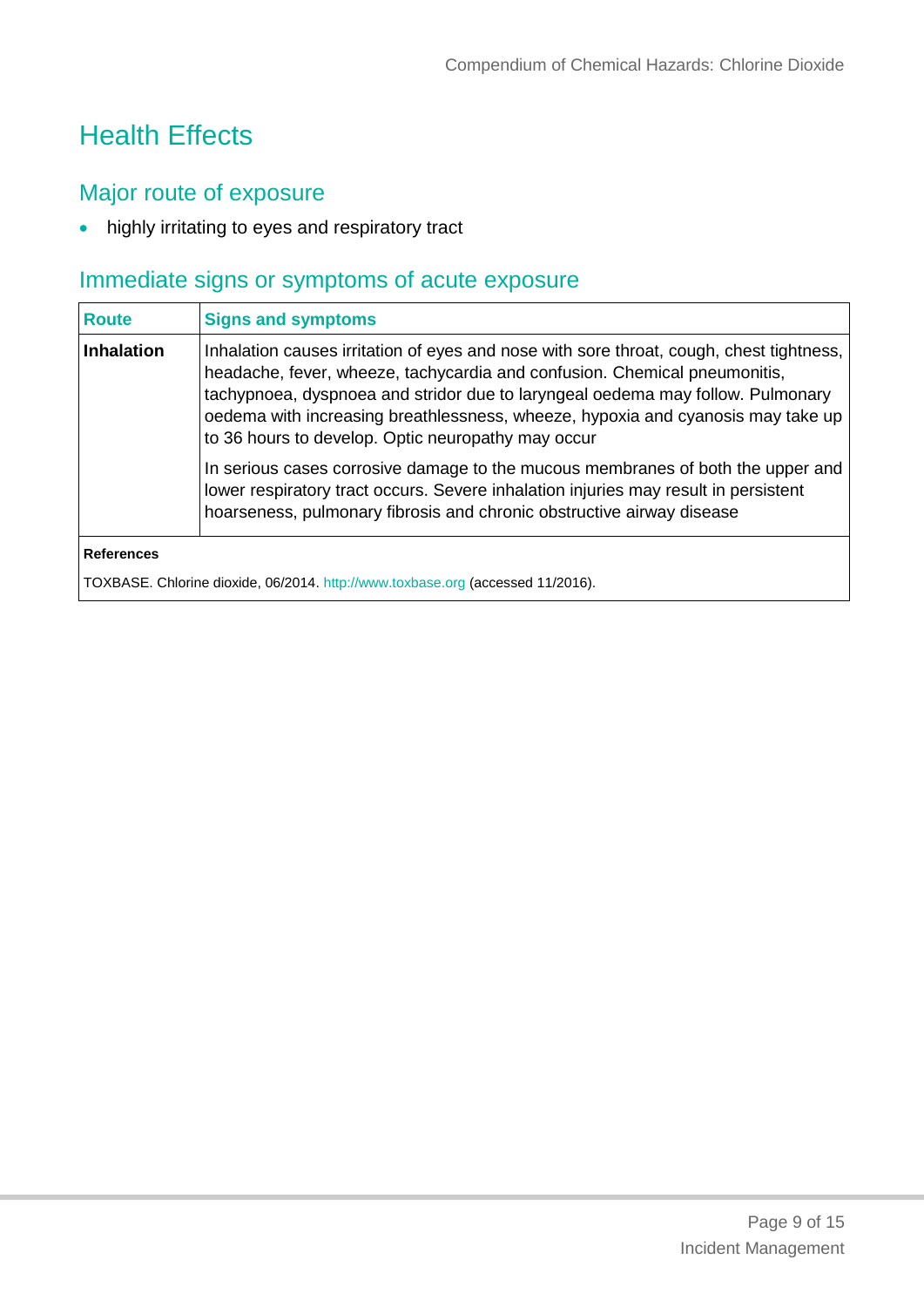# Decontamination at the Scene

## **Summary**

The approach used for decontamination at the scene will depend upon the incident, location of the casualties and the chemicals involved. Therefore, a risk assessment should be conducted to decide on the most appropriate method of decontamination.

Chlorine dioxide in solution or as the gas is corrosive. Therefore, following disrobe, improvised wet decontamination should be considered (see below for details).

Emergency services and public health professionals can obtain further advice from Public Health England (Centre for Radiation, Chemical and Environmental Hazards) using the 24-hour chemical hotline number: 0344 892 0555.

### **Disrobe**

The disrobe process is highly effective at reducing exposure to HAZMAT/CBRN material when performed within 15 minutes of exposure.

#### **Therefore, disrobe must be considered the primary action following evacuation from a contaminated area.**

Where possible, disrobe at the scene should be conducted by the casualty themselves and should be systematic to avoid transferring any contamination from clothing to the skin. Consideration should be given to ensuring the welfare and dignity of casualties as far as possible.

## Improvised decontamination

Improvised decontamination is an immediate method of decontamination prior to the use of specialised resources. This should be performed on all contaminated casualties, unless medical advice is received to the contrary. Improvised dry decontamination should be considered for an incident involving chemicals **unless the agent appears to be corrosive or caustic**.

#### Improvised dry decontamination

- any available dry absorbent material can be used such as kitchen towel, paper tissues (eg blue roll) and clean cloth
- exposed skin surfaces should be blotted and rubbed, starting with the face, head and neck and moving down and away from the body
- rubbing and blotting should not be too aggressive, or it could drive contamination further into the skin
- all waste material arising from decontamination should be left in situ, and ideally bagged, for disposal at a later stage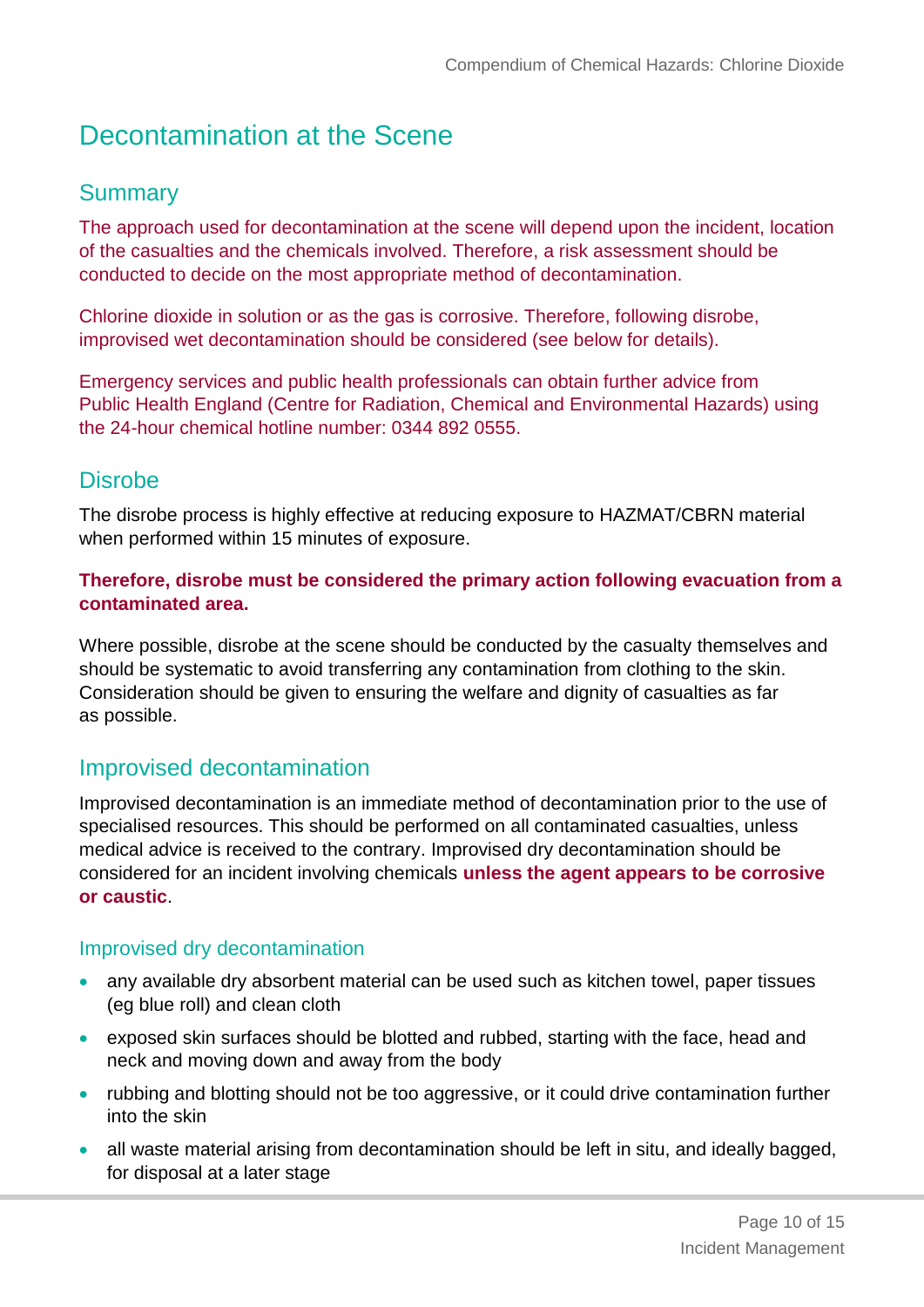#### Improvised wet decontamination

- water should only be used for decontamination where casualty signs and symptoms are consistent with exposure to caustic or corrosive substances such as acids or alkalis
- wet decontamination may be performed using any available source of water such as taps, showers, fixed installation hose-reels and sprinklers
- when using water, it is important to try and limit the duration of decontamination to between 45 and 90 seconds and, ideally, to use a washing aid such as cloth or sponge
- improvised decontamination should not involve overly aggressive methods to remove contamination as this could drive the contamination further into the skin
- where appropriate, seek professional advice on how to dispose of contaminated water and prevent run-off going into the water system

#### Additional notes

- following improvised decontamination, remain cautious and observe for signs and symptoms in the decontaminated person and in unprotected staff
- if water is used to decontaminate casualties this may be contaminated, and therefore hazardous, and a potential source of further contamination spread
- all materials (paper tissues etc) used in this process may also be contaminated and, where possible, should not be used on new casualties
- the risk from hypothermia should be considered when disrobe and any form of wet decontamination is carried out
- people who are contaminated should not eat, drink or smoke before or during the decontamination process and should avoid touching their face
- consideration should be given to ensuring the welfare and dignity of casualties as far as possible. Immediately after decontamination the opportunity should be provided to dry and dress in clean robes/clothes
- people who are processed through improvised decontamination should subsequently be moved to a safe location, triaged and subject to health and scientific advice. Based on the outcome of the assessment, they may require further decontamination

### Interim wet decontamination

Interim decontamination is the use of standard fire and rescue service (FRS) equipment to provide a planned and structured decontamination process prior to the availability of purpose-designed decontamination equipment.

### Decontamination at the scene references

National Ambulance Resilience Unit. Joint Emergency Services Interoperability Programme (JESIP). Initial operational response to a CBRN incident. Version 1.0, September 2013.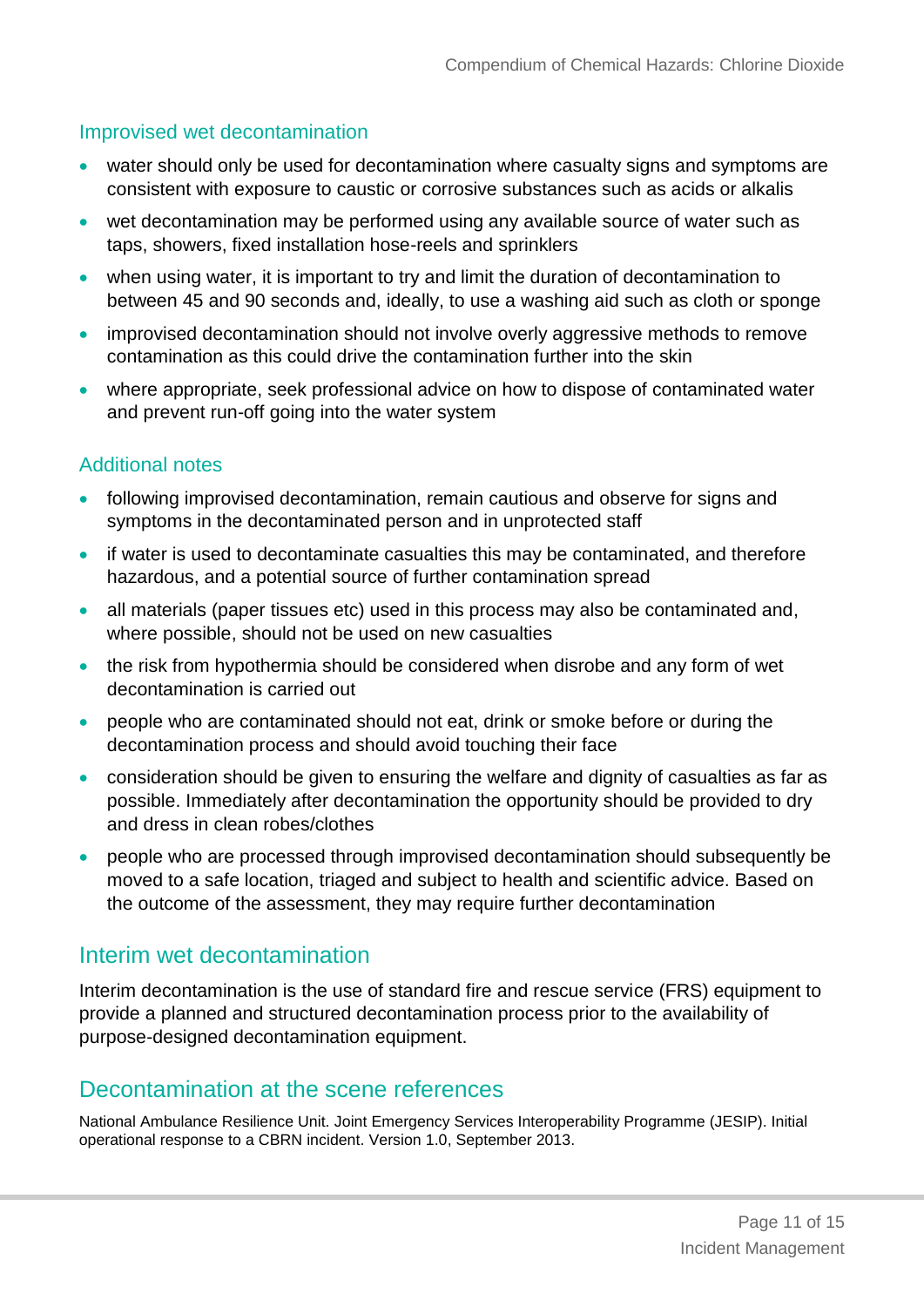NHS England. Emergency Preparedness, Resilience and Response (EPRR). Chemical incidents: planning for the management of self-presenting patients in healthcare settings. April 2015.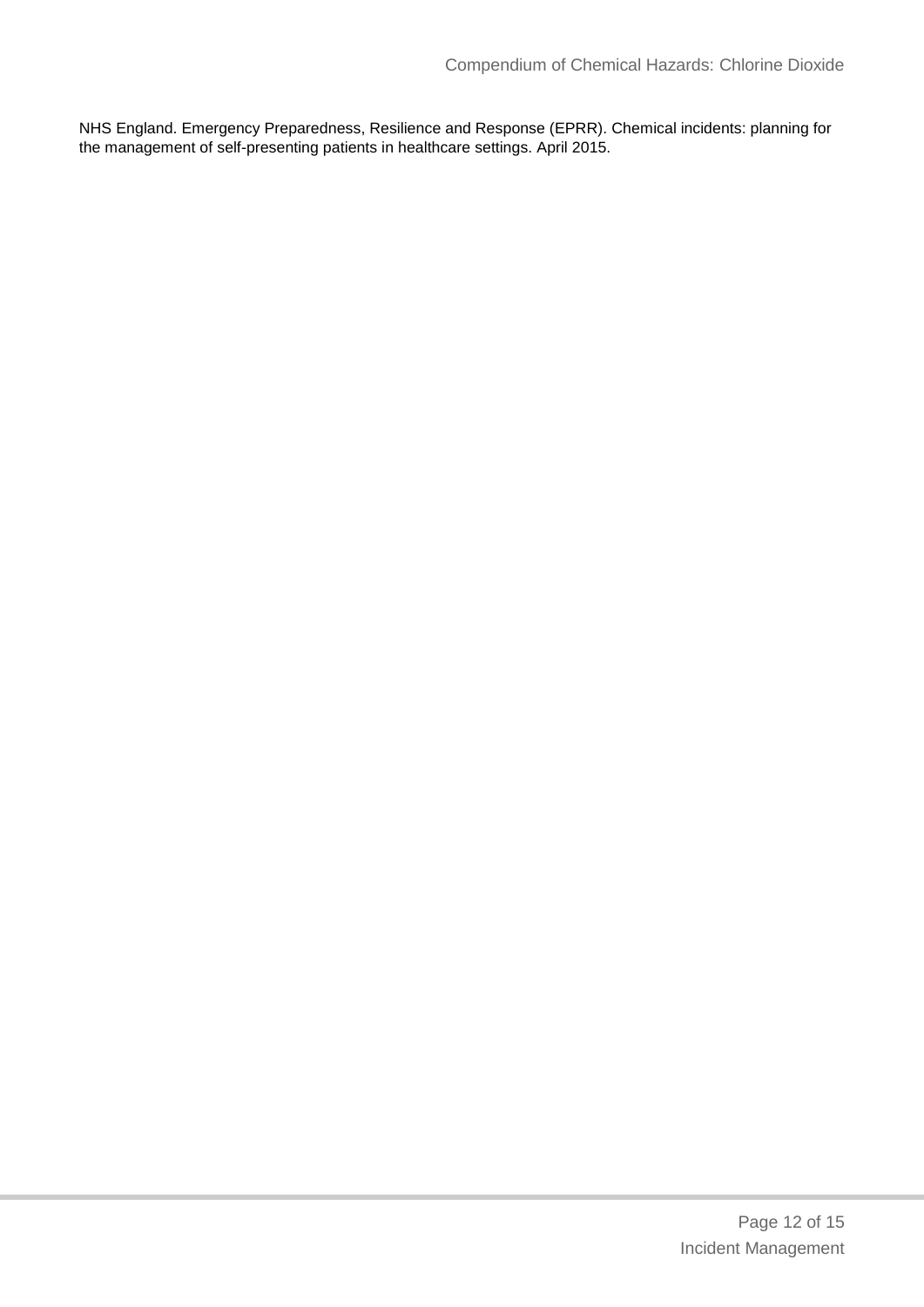# Clinical Decontamination and First Aid

Clinical decontamination is the process where trained healthcare professionals using purpose designed decontamination equipment treat contaminated persons individually.

Detailed information on clinical management can be found on TOXBASE – www.toxbase.org.

## Important notes

- if the patient has not been decontaminated following surface contamination, secondary carers must wear appropriate NHS PPE for chemical exposure to avoid contaminating themselves
- carry out decontamination after resuscitation; resuscitate the patient according to standard guidelines

## Clinical decontamination following surface contamination

- carry out decontamination after resuscitation
- this should be performed in a well-ventilated area, preferably with its own ventilation system
- do **not** apply neutralising chemicals as heat produced during neutralisation reactions may cause thermal burns, and increase injury
- contaminated clothing should be removed, double-bagged, sealed and stored safely
- decontaminate open wounds first and avoid contamination of unexposed skin
- any particulate matter adherent to skin should be removed and the patient washed with copious amounts of water under low pressure for at least 10–15 minutes, or until the pH of the skin is normal (pH of the skin is 4.5–6, although it may be closer to 7 in children, or after irrigation). **The earlier irrigation begins, the greater the benefit**
- pay particular attention to mucous membranes, moist areas such as skin folds, fingernails and ears

## Dermal exposure

- decontaminate (as above) the patient following surface contamination
- following decontamination recheck the pH of affected areas after a period of 15–20 minutes and repeat irrigation if abnormal; burns with strong solutions may require irrigation for several hours or more
- once the pH is normal and stabilised, treat as for a thermal injury
- burns totalling more than 15% of body surface area in adults (more than 10% in children) will require standard fluid resuscitation as for thermal burns
- moderate/severe chemical burns should be reviewed by a burns specialist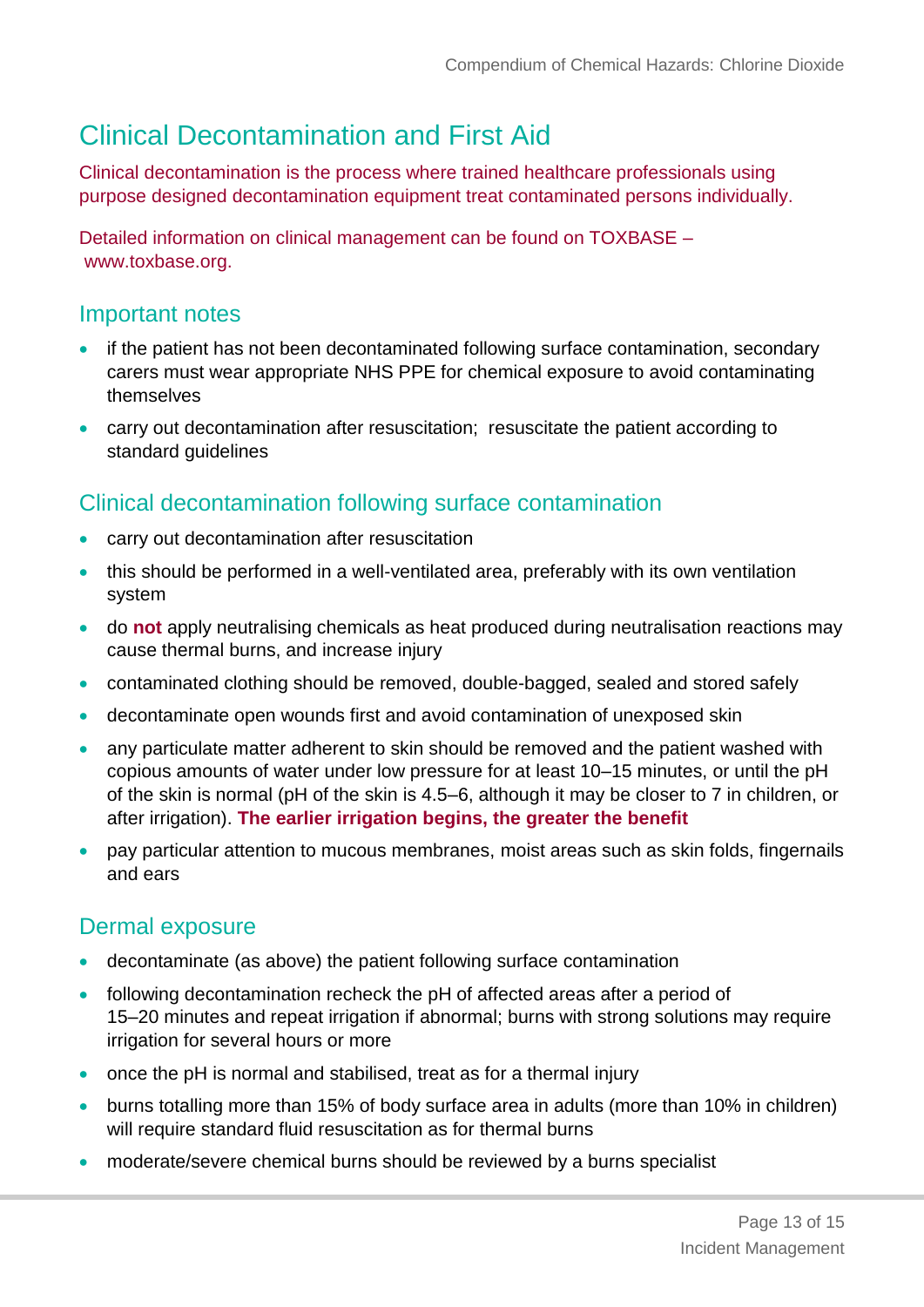other supportive measures as indicated by the patient's clinical condition

## Ocular exposure

- remove contact lenses if present
- anaesthetise the eye with a topical local anaesthetic (eg oxybuprocaine, amethocaine or similar); **however, do not delay irrigation if local anaesthetic is not immediately available**
- immediately irrigate the affected eye thoroughly with 1,000 mL 0.9% saline (eg by an infusion bag with a giving set). A Morgan lens may be used if anaesthetic has been given. Irrigate for 10–15 minutes irrespective of initial conjunctival pH. Aim for a final conjunctival pH of 7.5–8.0. The conjunctivae may be tested with indicator paper. Retest 20 minutes after irrigation and use further irrigation if necessary
- repeated instillation of local anaesthetics may reduce discomfort and help more thorough decontamination; however, prolonged use of concentrated local anaesthetics is damaging to the cornea
- patients with corneal damage, those who have been exposed to strong acids or alkalis and those whose symptoms do not resolve rapidly should be discussed **urgently** with an ophthalmologist
- other supportive measures as indicated by the patient's clinical condition

## Inhalation

- maintain a clear airway and adequate ventilation
- give oxygen if required
- perform a 12 lead ECG and measure the QRS duration and QT interval
- other supportive measures as indicated by the patient's clinical condition

## Clinical decontamination and first aid references

TOXBASE [http://www.toxbase.org](http://www.toxbase.org/) (accessed 11/2016) TOXBASE Chlorine dioxide, 06/2014 TOXBASE Corrosives – ingestion, 08/2013 TOXBASE Chemicals splashed or sprayed into the eyes, 02/2014